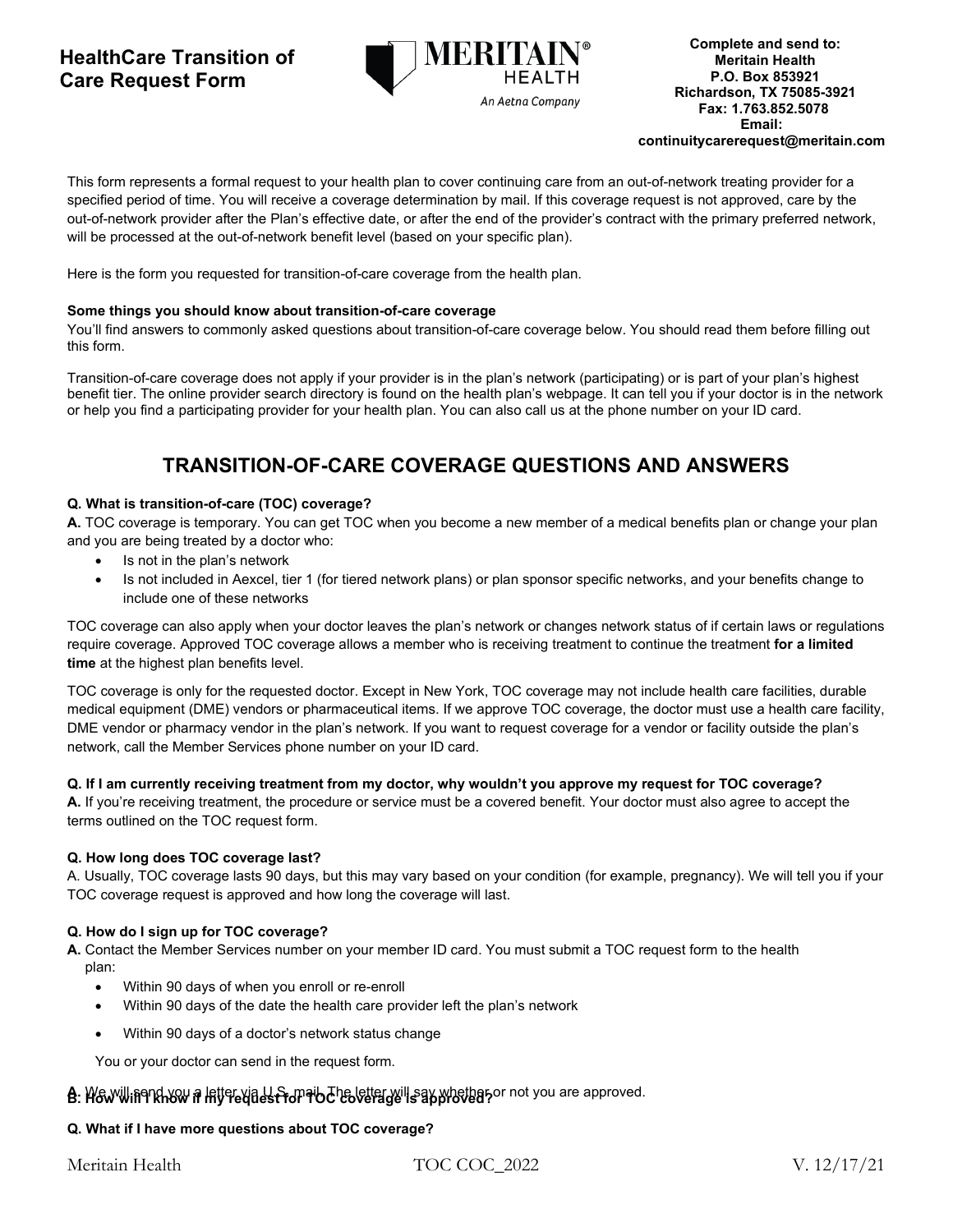**A.** Call the Member Services phone number on your ID card. If you have questions about TOC mental health services, you can call the Member Services phone number on your ID card or, if listed, the mental health or behavioral health number.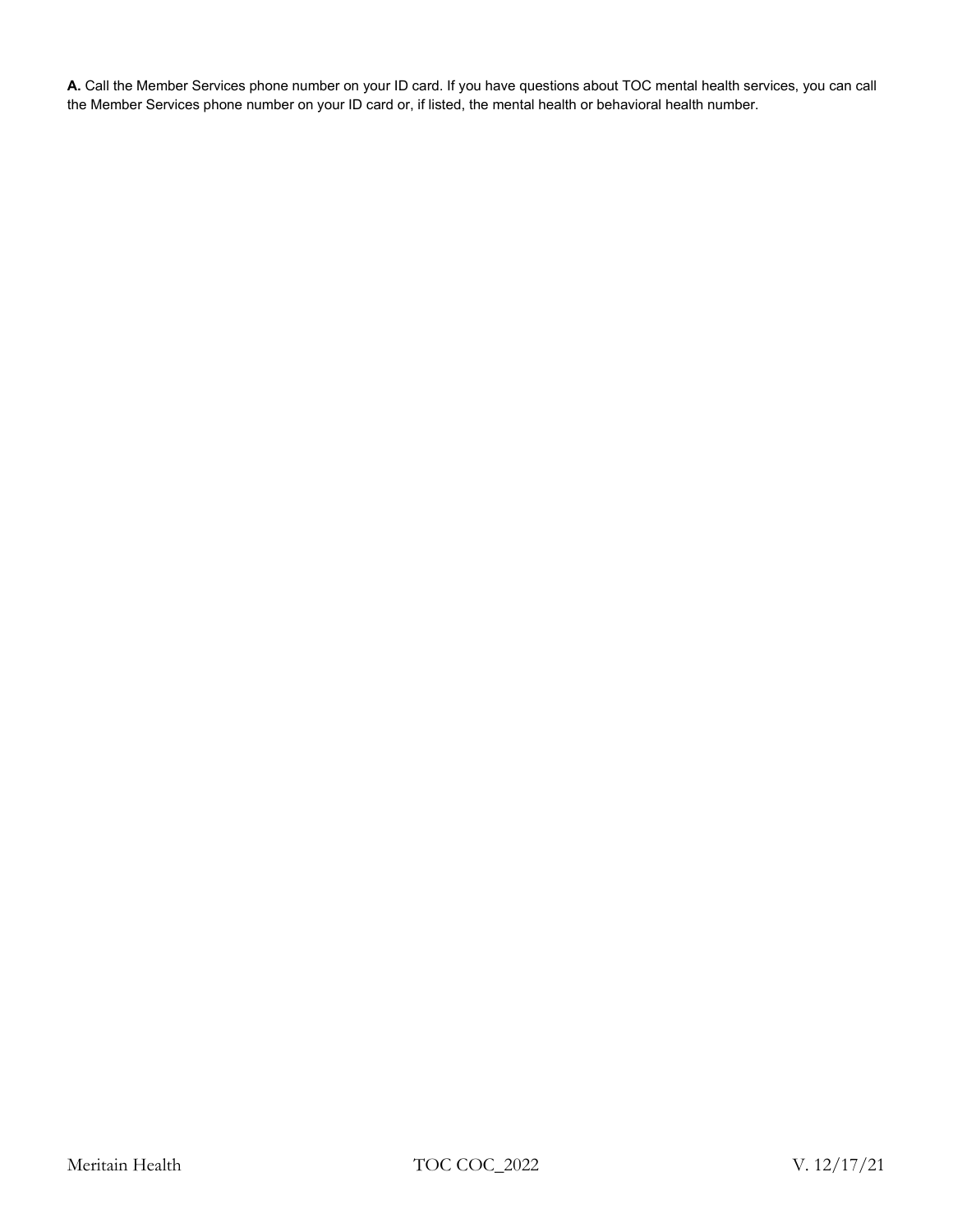#### **Please note this form is to be completed only if:**

- You or a covered family member are using a doctor who does not participate in your primary preferred network of doctors or hospitals and you are currently undergoing a course of active treatment.
- You or a covered family member have an upcoming scheduled surgery or planned hospital admission at a facility not in your primary preferred network.

This Transition of Care Request form is not to be interpreted as a guarantee of benefits. Benefits are subject to the plan provisions outlined in the SPD and are applicable to deductibles, coinsurance, plan maximums, etc. Any approval will be based on the assumption that the claimant will receive these services while covered under the plan, follow all other plan provisions, as applicable, and that the treatment plan will not change. Final benefit determination will be made upon receipt of the claim.

## **EMPLOYEE INSTRUCTIONS**

- 1. Please complete sections 1, 2 and 3.
- 2. Read the authorization, and sign and date this part of the form. If the patient is age 17 or older, he or she must also sign and date this form.
- 3. Give the form to the patient's out-of-network treating doctor or healthcare provider, who will complete section 4 and fax, mail or email the completed form to Meritain Health.

| 1. Employer<br><b>Information</b>         | Employer's name (please print)                                                                                                                                                                                                                                                                                                                                                                                                                                                                                                                                                                                                                                                                                                                    | Plan effective date (required)                    |
|-------------------------------------------|---------------------------------------------------------------------------------------------------------------------------------------------------------------------------------------------------------------------------------------------------------------------------------------------------------------------------------------------------------------------------------------------------------------------------------------------------------------------------------------------------------------------------------------------------------------------------------------------------------------------------------------------------------------------------------------------------------------------------------------------------|---------------------------------------------------|
| 2. Employee/Patient<br><b>Information</b> | Employee's name (please print)                                                                                                                                                                                                                                                                                                                                                                                                                                                                                                                                                                                                                                                                                                                    | Identification number (or Social Security number) |
|                                           | Employee's address (please print)                                                                                                                                                                                                                                                                                                                                                                                                                                                                                                                                                                                                                                                                                                                 | Date of birth (mm/dd/yyyy)                        |
|                                           | Patient name (please print)                                                                                                                                                                                                                                                                                                                                                                                                                                                                                                                                                                                                                                                                                                                       | Telephone number                                  |
| 3. Authorization                          | I request approval for coverage of ongoing care from the health care provider named below for treatment started before<br>my effective date with the health plan, or before the end of the provider's contract with the health plan's network, or<br>before the provider's network status change. If approved, I understand that the authorization coverage of services stated<br>below will be valid for a certain period of time. I further understand that coverage will be subject to the benefits,<br>exclusions, limits and maximums of my plan as of the date services are rendered. I give permission for the health care<br>provider to send any needed medical information and/or records to the health plan so a decision can be made. |                                                   |
|                                           | Patient's signature (required if patient is 17 or older)                                                                                                                                                                                                                                                                                                                                                                                                                                                                                                                                                                                                                                                                                          | Date (mm/dd/yyyy)                                 |
|                                           | Parent's signature (required if patient is 16 or younger)                                                                                                                                                                                                                                                                                                                                                                                                                                                                                                                                                                                                                                                                                         | Date (mm/dd/yyyy)                                 |
|                                           |                                                                                                                                                                                                                                                                                                                                                                                                                                                                                                                                                                                                                                                                                                                                                   |                                                   |
| 4. Provider                               | The above-named patient is a member as of the effective date indicated above. We understand you are not or soon will<br>not be a participating provider in the health plan's network. The patient has asked that we cover your care for a specific<br>time period. If we approve this request, you agree:<br>To provide the patient's treatment and follow-up<br>$\bullet$<br>Not to seek more payment from this patient other than the patient responsibility under the patient's plan of<br>$\bullet$<br>benefits (for example, patient's copayment, deductibles or other out-of-pocket requirements) or as prescribed<br>by law<br>To share information on the patient's treatment with us                                                     |                                                   |
| <b>Information</b>                        |                                                                                                                                                                                                                                                                                                                                                                                                                                                                                                                                                                                                                                                                                                                                                   |                                                   |
|                                           | You also agree to use the health plan's network for any referrals, lab work or hospitalizations for services not part of the<br>requested treatment.                                                                                                                                                                                                                                                                                                                                                                                                                                                                                                                                                                                              |                                                   |

So we can evaluate your patient's request, please complete the information requested below. Please include a brief statement of the member's current condition and treatment plan. **For pregnancies, please enter the patient's Estimated Date of Confinement (EDC).**

Name of treating doctor or healthcare provider (please print) Telephone number